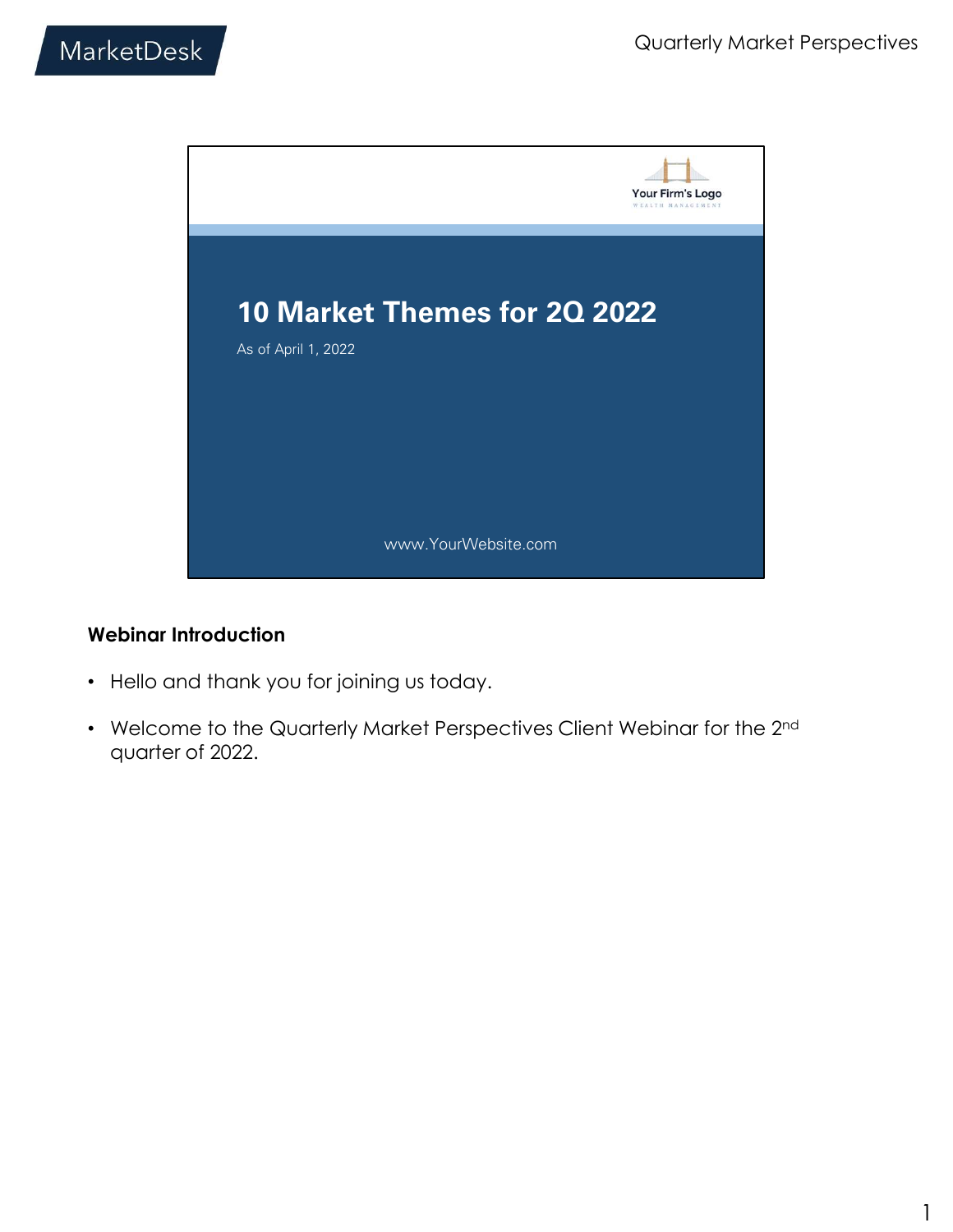|                                                                                                                                                                                                                  | <b>Quarterly Market Perspectives</b>   |  |
|------------------------------------------------------------------------------------------------------------------------------------------------------------------------------------------------------------------|----------------------------------------|--|
|                                                                                                                                                                                                                  |                                        |  |
| 10 Market Themes for 2Q 2022                                                                                                                                                                                     |                                        |  |
| This collection of market insights highlights 10 themes we believe are<br>most likely to shape the investment environment this quarter.                                                                          | John Smith, CFA<br>President & Founder |  |
| S&P 500 Index Performance Timeline Since the Start of 2022<br>1.                                                                                                                                                 | <b>First Last Name</b><br>Title        |  |
| Federal Reserve Raises Rates for the First Time Since December 2018<br>2.<br>Which Has Varying Impacts on Consumer Borrowing Costs<br>3.<br>4.                                                                   | <b>First Last Name</b><br>Title        |  |
| Manufacturing Index Highlights Sustained Economic Expansion<br>Oil Prices Are Surging Higher, Which Historically Slows Economic Growth<br>5.<br>U.S. Labor Market Experiences Strong Growth During 1Q 2022<br>6. | <b>First Last Name</b><br>Title        |  |
| 7.<br>But Workers Take a Step Back as Inflation Outpaces Wage Growth<br>Rising Interest Rates Pressure the Growth Factor's Valuation<br>8.                                                                       |                                        |  |

• Today we will be discussing several market moving topics and how they might impact your portfolio over the coming months.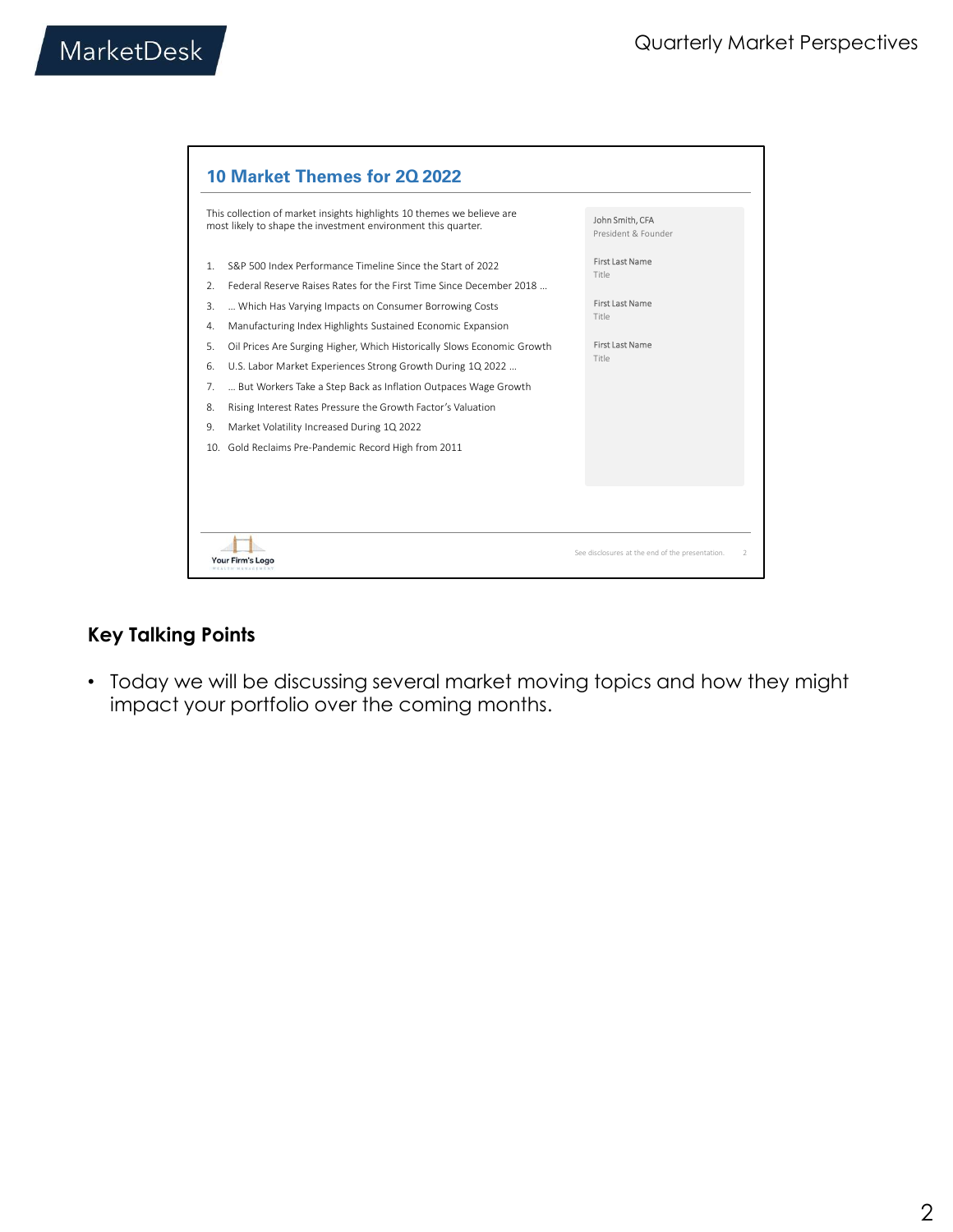

- We will start this quarter's webinar with the S&P 500's year-to-date price chart. The S&P 500 ended the first quarter with a -4.6% price return, which was the index's first negative quarterly price return since 1Q 2020.
- While the -4.6% return may seem shallow, it hides the S&P 500's roller coaster ride during the first quarter. U.S. stocks experienced significant selling pressure during January with the S&P 500 suffering its biggest monthly selloff since March 2020. The selling pressure continued into February, and by early-March, the S&P 500 was down -13% since the end of 2021. However, performance turned around during the second half of March with the S&P 500 registering a nearly ~9% price return.
- Along the way, the S&P 500 encountered a variety of events, including rising Treasury yields, Russia's invasion of Ukraine, and the Federal Reserve's first interest rate increase since December 2018. At times, the stock market struggled for direction as investors navigated the growing list of market themes.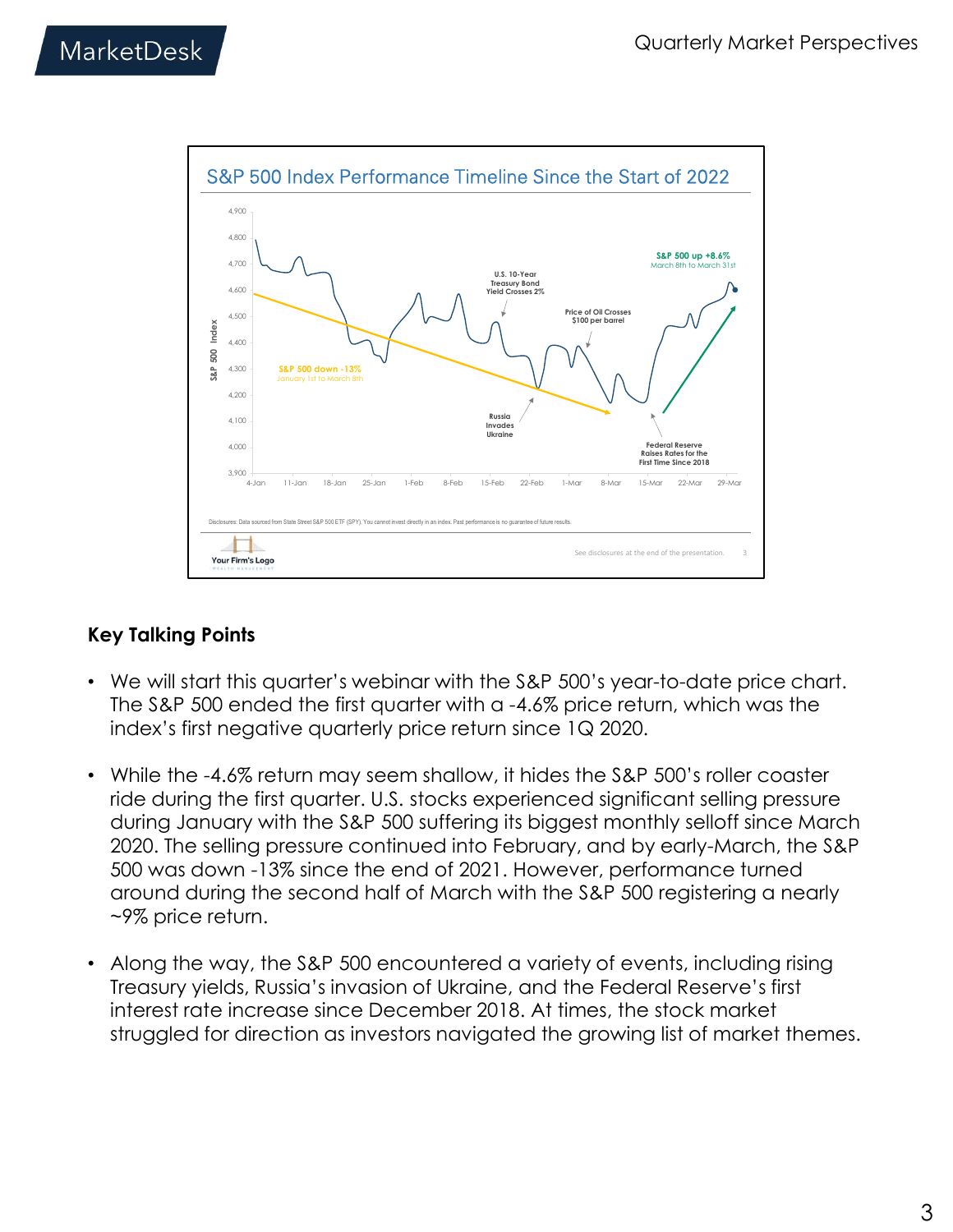

- The Federal Reserve officially raised the federal funds rate +0.25% at its mid-March meeting. It was the first increase since December 2018 and signals the start of tighter, or more restrictive, monetary policy.
- Why did the Federal Reserve raise the interest rate? Inflation, as measured by the Consumer Price Index, soared +7.9% year-over-year during February 2022. The Federal Reserve's goal is to ease current inflationary pressures by making borrowing costs more expensive, which it expects to cool demand for goods and services.
- Investors expect the Federal Reserve to keep raising the federal funds rate throughout 2022. In addition, investors expect the Federal Reserve to shrink its balance sheet, which currently sits near \$9 trillion after the central bank purchased mortgage-backed securities, corporate bonds, and U.S. Treasuries during the pandemic to keep credit flowing.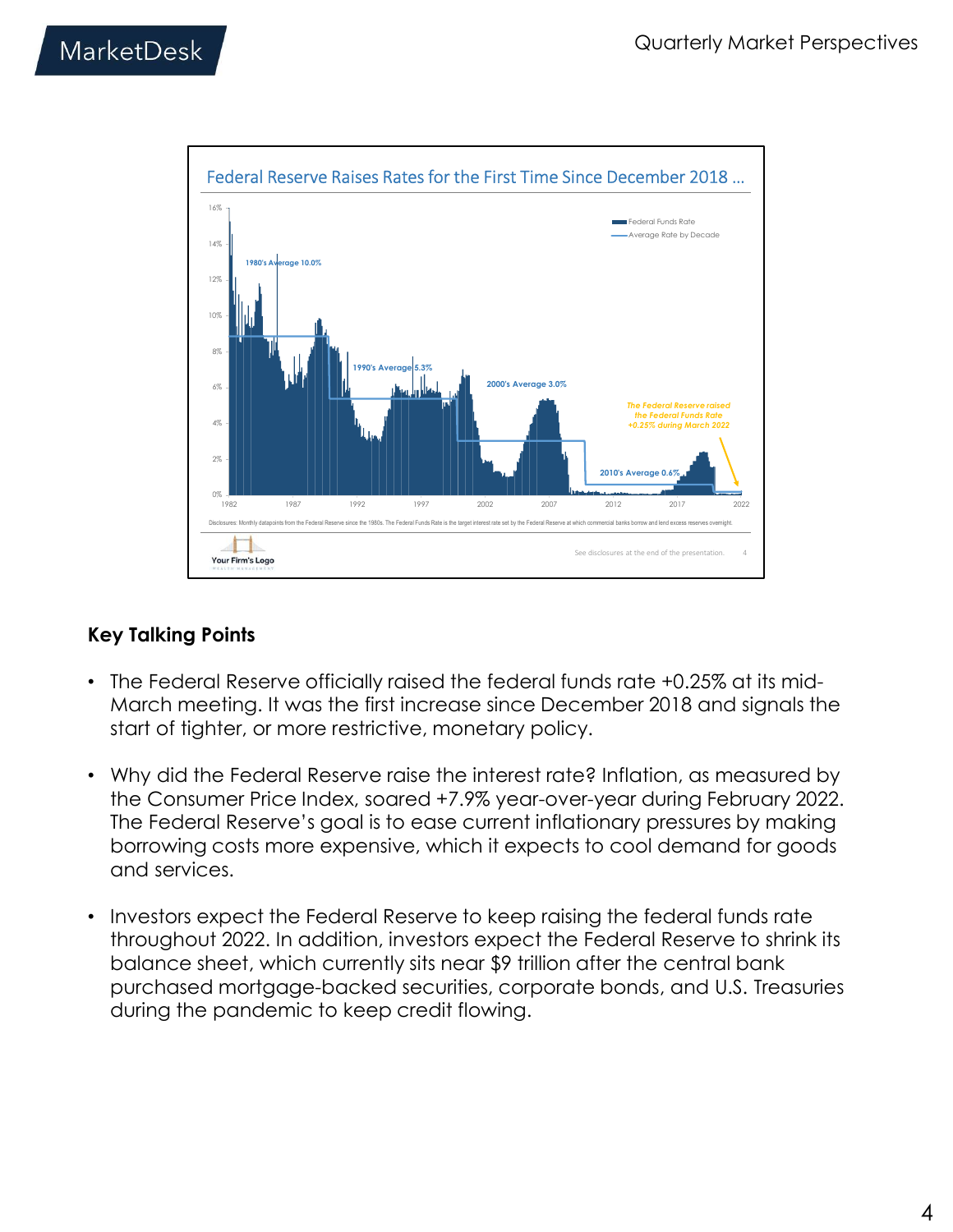

- The Federal Reserve's interest rate increase will impact bond yields and lending rates. The federal funds rate is the interest rate banks charge each other to borrow and lend excess reserves overnight, but it also influences the prime interest rate. In turn, the prime rate influences the interest rate on financial products, including credit cards, personal loans, and auto loans.
- The chart on this slide examines how the Federal Reserve's action may impact Treasury yields and lending rates. It graphs the average percentage move across U.S. Treasury yields, the 30Yr fixed rate mortgage, and the prime interest rate during the 24 months after the Federal Reserve first raises the interest rate.
- The chart shows longer maturity Treasury yields, such as the 10Yr and 30Yr, historically rise less than shorter maturity yields, such as the 2Yr. There is a similar dynamic across lending rates ― the 30Yr fixed rate mortgage, which has a longer maturity, historically increases less than the prime interest rate, which is typically a benchmark for shorter maturity loans. Why does this occur? The short-end of the Treasury yield curve is more sensitive to Federal Reserve policy, while the long-end of the yield curve is more sensitive to economic conditions.
- How does this impact your personal finances? From a portfolio perspective, higher Treasury yields suggest bonds could produce negative returns. This is because bond prices generally decline as yields rise. Looking at borrowing costs, history indicates interest rates on auto and personal loans could increase significantly over the next 12 months, while mortgage rates could still increase but by a smaller amount. Higher interest rates will increase borrowing costs, which could in turn lead to decreased consumer demand. The Federal Reserve's goal is to raise interest rates to ease inflation pressure, but it could have the added side effect of slower economic growth.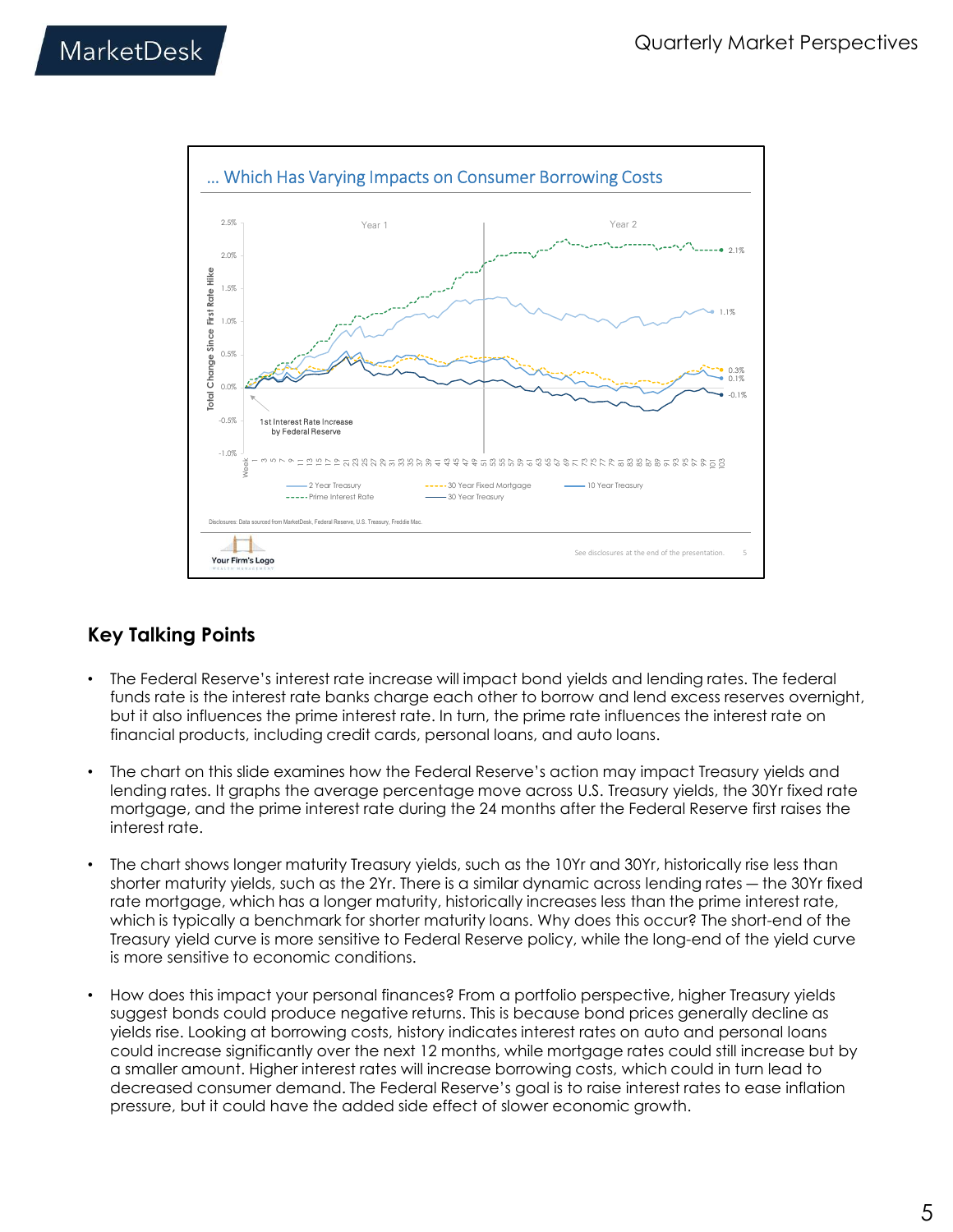

- The two charts on this slide examine the manufacturing industry to gain a better understanding of the current stage of the economic cycle.
- The top chart graphs the ISM Manufacturing PMI Index, which is based on a monthly survey of purchasing managers at more than 300 manufacturing firms. The survey is viewed as a key indicator for the state of the U.S. economy. Readings above 50 signal expansion, while readings below 50 signal contraction.
- The bottom chart graphs the number of consecutive months the Manufacturing PMI was above 55. The February 2022 reading was the 19th consecutive month above 55, which is only the fifth sustained period the Manufacturing PMI has been above 55 for more than 15 consecutive months.
- While the survey is not a scientific datapoint, it does provide a useful measuring stick to gauge the current manufacturing expansion, including its strength and length. The chart and survey show the U.S. manufacturing's strength, but they also suggest the U.S. economy is in the later stages of the economic cycle.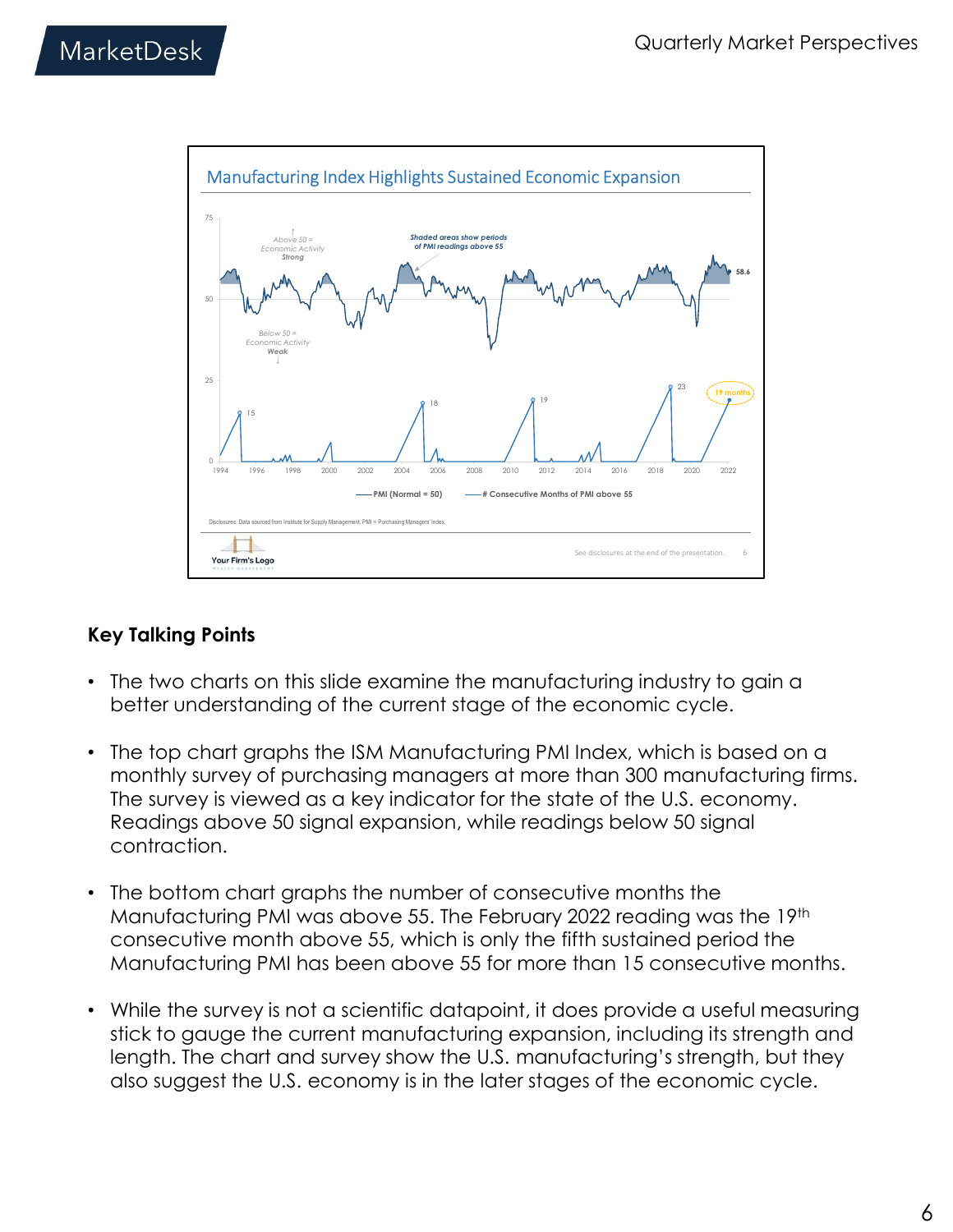

- WTI Crude prices rose +85% over the past 12 months. The surge in oil prices occurred as demand grew faster than supply, the transition to renewable fuels raised fears of a supply shortage, and geopolitical tensions intensified as Russia invaded Ukraine. WTI rose above the \$130/barrel threshold in early March 2022, the highest level since 2008.
- How do rising oil prices impact economic growth? This slide charts quarter-over-quarter U.S. economic growth (navy line) during prior periods when oil prices rose more than +85% y/y (yellow dots). The number of instances is limited, but the chart shows soaring oil prices historically occur around recessions. Some instances occurred during recessions, such as 3Q 1990 & 2Q 2008, and others occurred ahead of recessions, such as Q4 1999, but the overarching theme is the rate of economic growth historically slows after oil prices soar higher.
- While surging oil prices don't necessarily indicate the U.S. economy is headed for an imminent recession, higher energy costs could be another headwind for economic growth. Oil's use as a transportation fuel means it touches nearly every aspect of the economy, and oil is used as a feedstock to make various petroleum-based products, including chemicals, plastics, and synthetic materials. Higher oil prices increase costs, which in turn pressures economic activity. As an example, a family may decide not to take a long road trip vacation due to high gasoline prices, meaning less lodging demand, dining out, excursions, and a related drop in local tax dollars. It all adds up.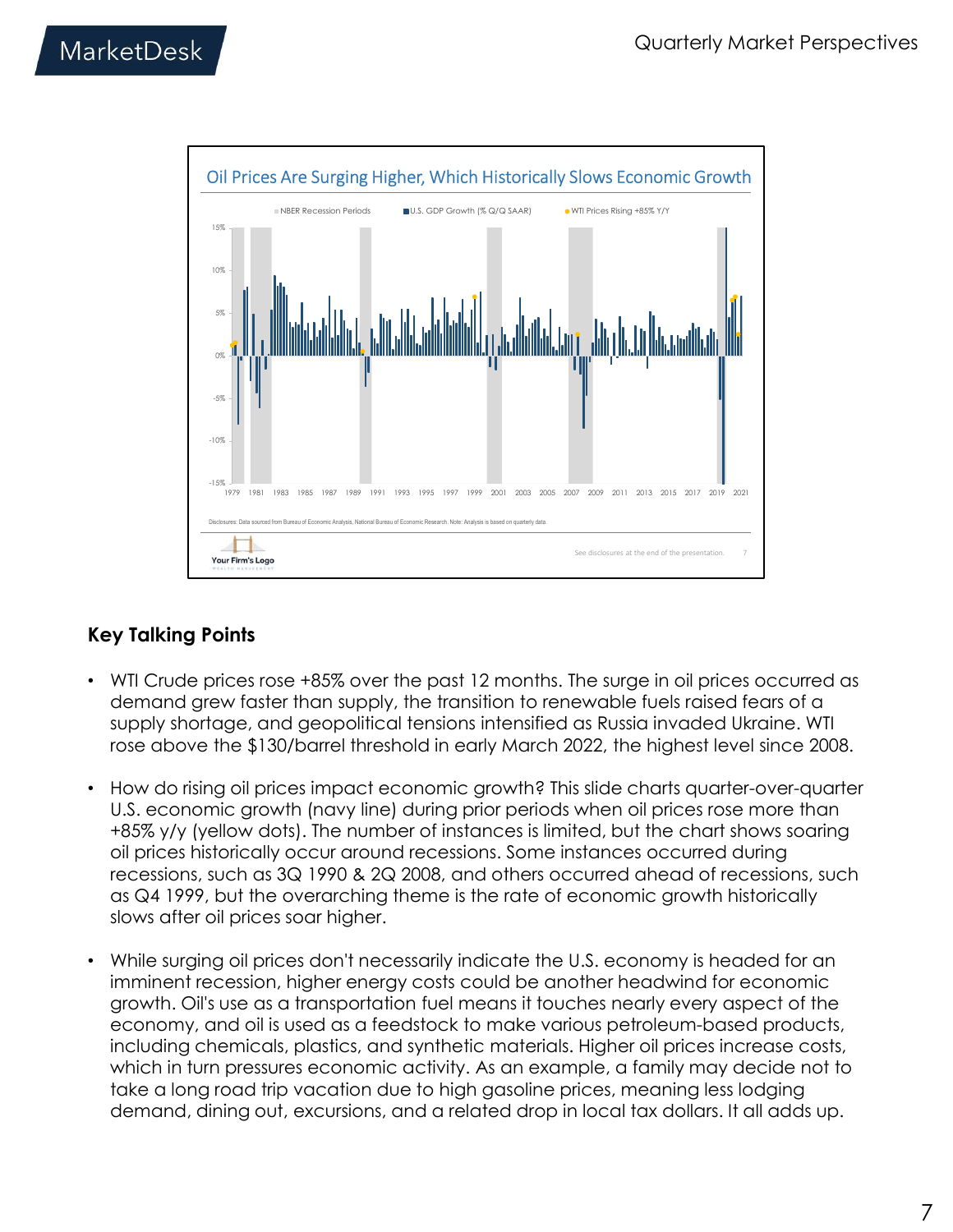

- This slide looks at two positive labor market developments this year.
- The chart on the left graphs the total number of workers in the U.S. It shows the labor market continues to expand with strong monthly gains from the second half of 2021 carrying forward into 2022. Despite the strong job growth, U.S. payrolls at the end of February 2022 were still -2.1 million below the February 2020 level at the start of the pandemic.
- What drove the job growth? The chart on the right indicates more individuals are joining the labor market. It shows the labor force participation rate rose to a new post-pandemic high of 62.3% during February 2022 from 61.9% at the end of 2021. While February 2022's labor participation rate is still below February 2020's 63.4% rate, the recent uptick is a welcome development for companies.
- Together, the two labor market indicators show employees are gradually returning to the U.S. labor market. This is a positive development, because the U.S. labor market remains extremely tight as companies search for employees.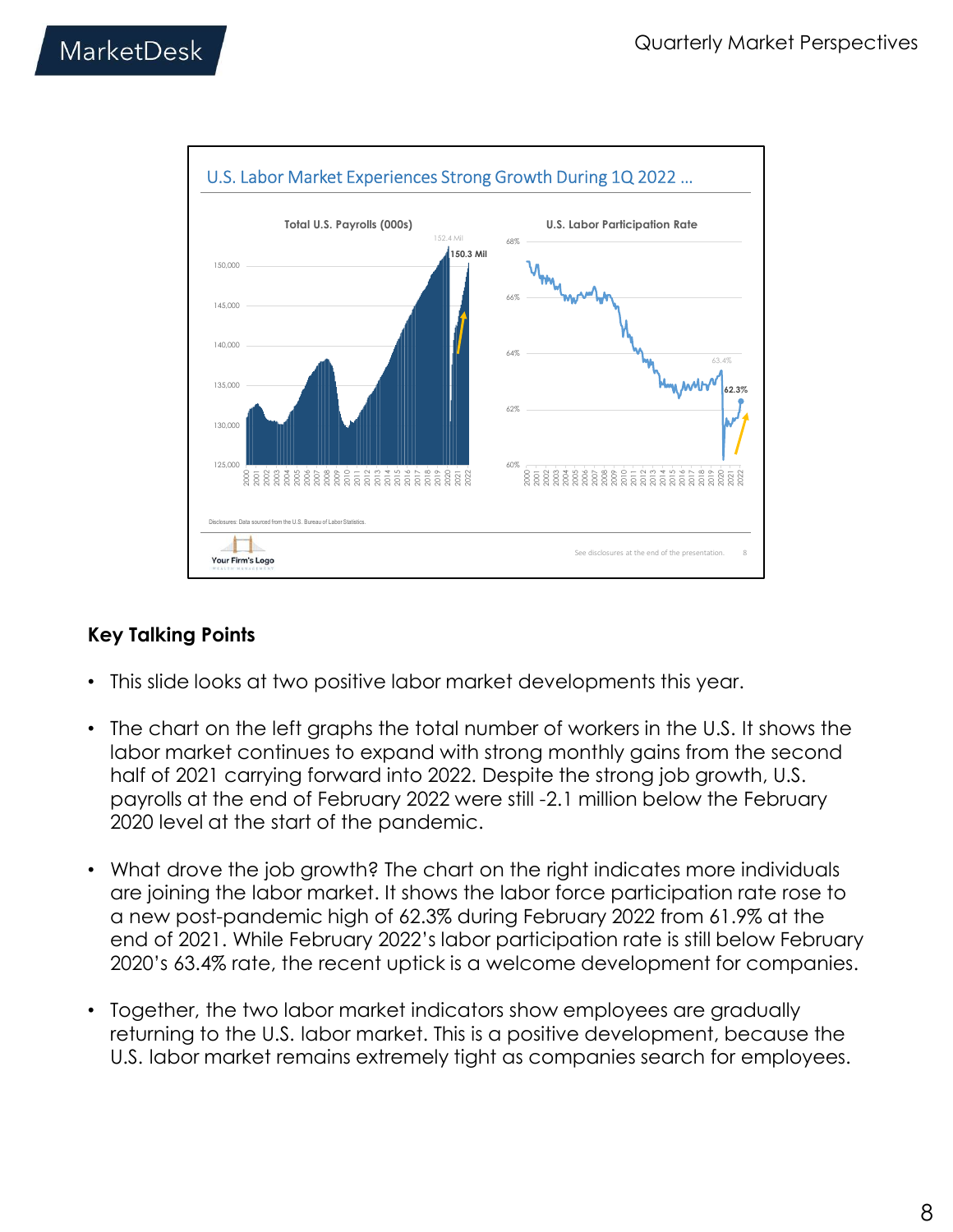

- Workers continue to see strong wage growth, but soaring inflation is eating up the wage growth and more.
- This slide graphs the median real wage (i.e., after inflation wage) that workers +16 years and older earn each week. For comparability purposes, the weekly real wage is indexed to 100 during the first quarter of 1990.
- The chart shows employees' real wages increased starting around 2015 and continued rising during the following years. Real wages spike during the Covid pandemic as the labor market tightened and companies increased pay to attract workers. However, the wage gains from early in the pandemic steadily reversed over the past few quarters as inflation accelerated. As a result, workers essentially took a pay cut on inflation-adjusted terms despite strong wage growth.
- It remains to be seen whether workers can negotiate additional wage increases and/or whether inflation pressures will ease as supply chains normalize and the Federal Reserve raises interest rates. However, soaring inflation could hurt consumer demand near-term as workers try to stretch each dollar further.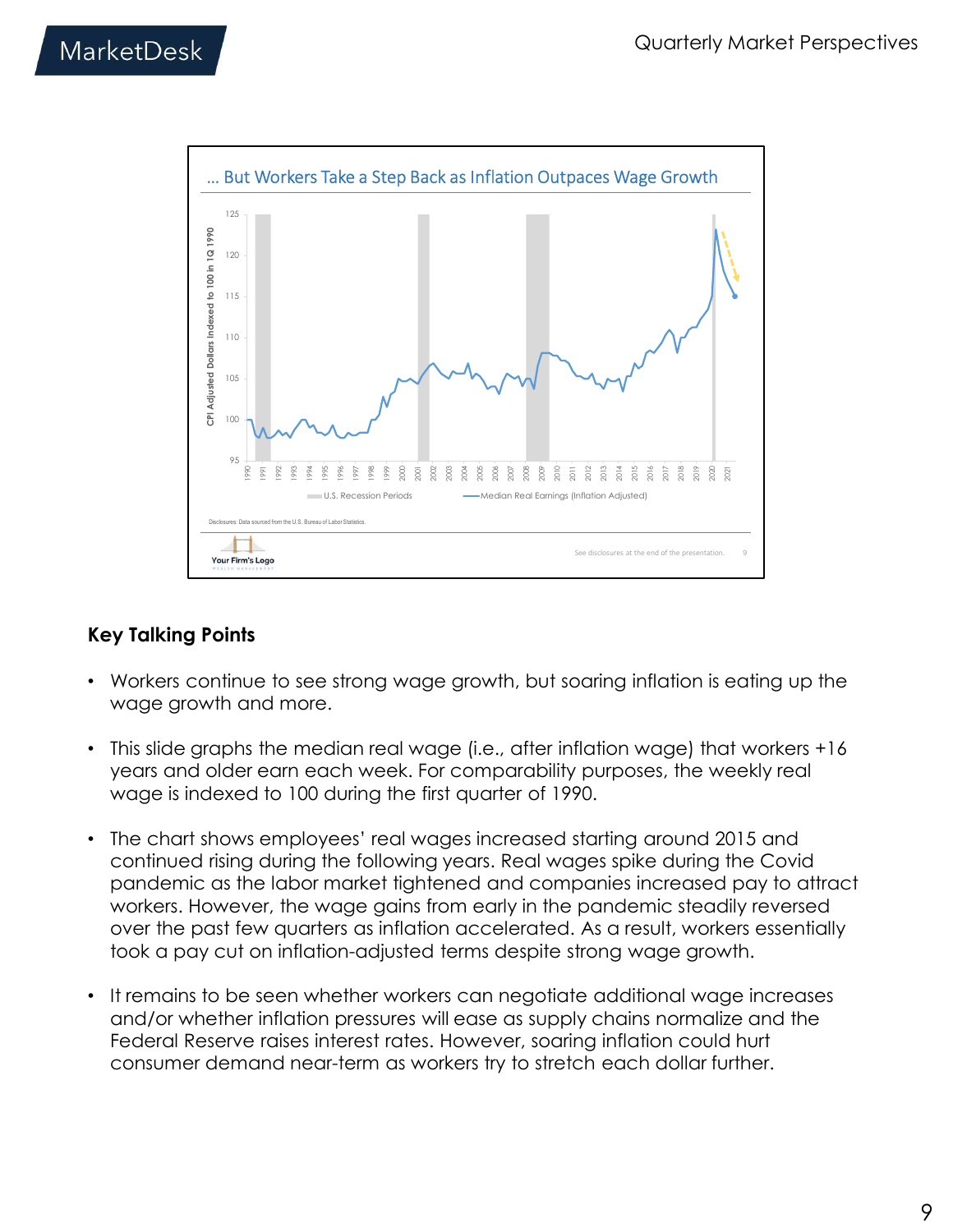

- The Federal Reserve's decision to raise the federal funds rate and the market's expectation of additional interest rate increases are already impacting the stock market.
- This slide compares the forward 12-month price-to-earnings (P/E) multiple investors place on Growth and Value stocks. It shows Growth stocks' P/E multiple rose significantly more than Value stocks' P/E multiple during the pandemic.
- As markets moved to price in tighter monetary policy conditions this year, Growth stocks' P/E multiple dropped from 28x at the end of 2021 to 25x at the end of February 2022. In contrast, Value stocks' P/E multiple increased slightly from 16.9x to 17.7x over the same period. Why? Growth stocks are valued based on their future earnings, and rising interest rates tend to decrease the P/E multiple markets place on those earnings.
- Valuation changes caused Growth and Value stocks to diverge during 2022. The S&P 500 Growth Index produced a -9% YTD price return since 12/31/2021, underperforming Value stocks' -0.7% price return. Growth's stocks YTD underperformance is not a statement on Growth businesses, which are tied to secular trends and generate high returns on capital. Rather, the underperformance is largely due to the negative valuation impact from rising real yields.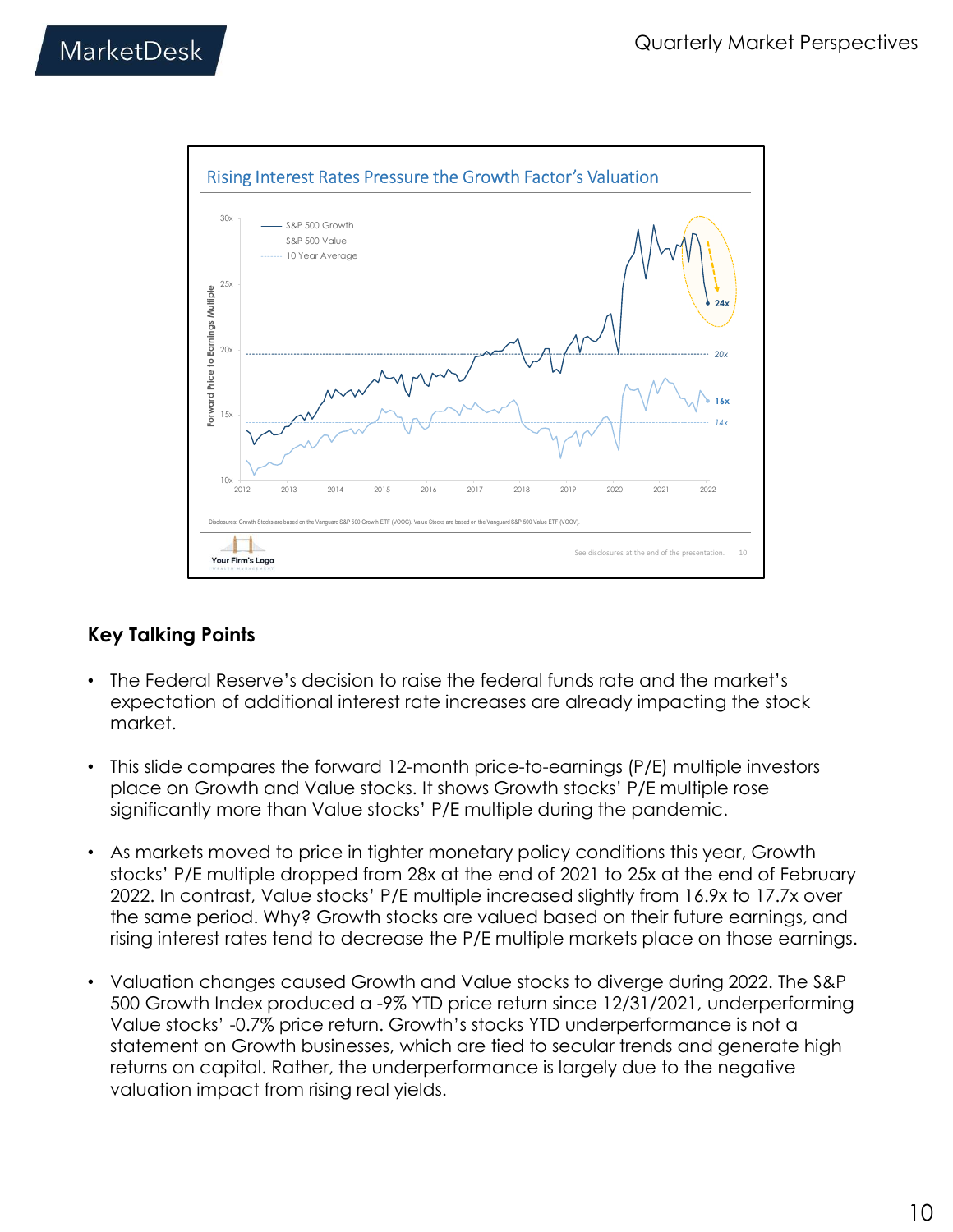

- This slide graphs the CBOE Volatility Index, which is also known as the VIX Index. It is derived from the prices of options on the S&P 500 Index and is viewed as indicator of market volatility over the next 30 days.
- The chart captures the volatility spike in early 2020 at the start of the Covid pandemic. It shows volatility declined during the second half of 2020 and throughout 2021 as the Federal Reserve loosened monetary policy and investors gained clarity on the pandemic's economic impact.
- As we showed on the S&P 500 performance timeline slide, stock market volatility increased during the first quarter of 2022 as investors prepared for the Federal Reserve to raise interest rates and Russia invaded Ukraine. You can see a smiley face in the VIX chart, which confirms the recent volatility increase. Volatility could remain elevated near-term, which brings up an important point. While experiencing market volatility is unpleasant, it is important to remember volatility is the price of admission to investing. Trying to time the market is a difficult prospect.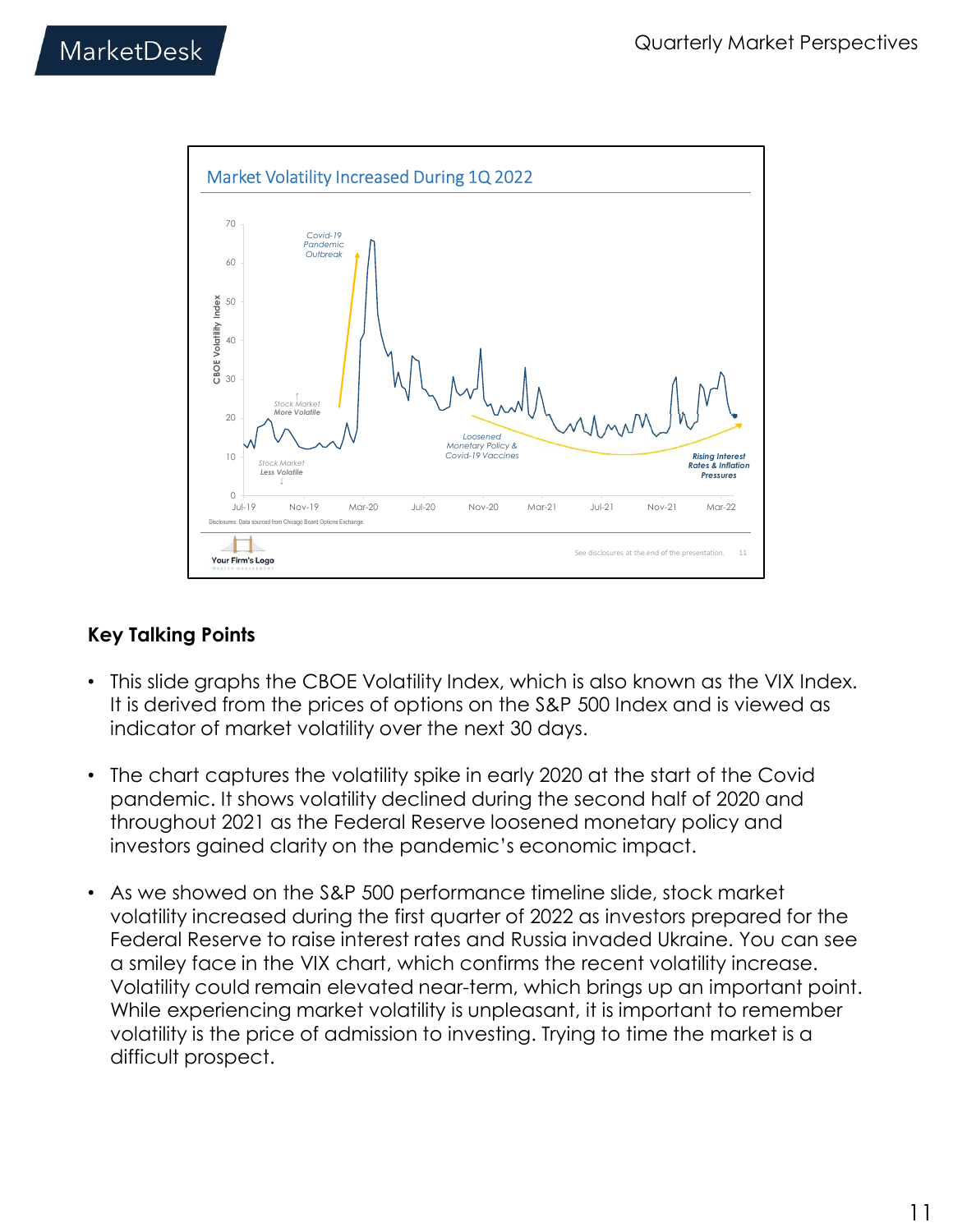

- With all of the market volatility during the first quarter, safe haven assets attracted investors' attention. This slide charts the price of gold over the past two decades. It shows the price of gold declined significantly during the first half of the 2010s before finding support and trading higher since 2018.
- After underperforming and going nowhere for a decade, Gold broke above a key 2011 level, its pre-pandemic record high, during the first quarter of 2022. Gold has gained+7% YTD in 2022, outperforming the S&P 500's -4.6% YTD price return.
- Gold's breakout is a significant trend change from 2021 when the precious metal underperformed despite inflation accelerating at the fastest pace in 40 years and real yields touching a record low.
- Increased geopolitical tensions in eastern Europe may be adding fuel to Gold's rally, but macro conditions could be shifting in Gold's favor. The U.S. economy is entering a later stage of the economic cycle, the bull market is ageing, and Federal Reserve tightening could slow economic activity. Gold will be an important chart to watch during the second quarter.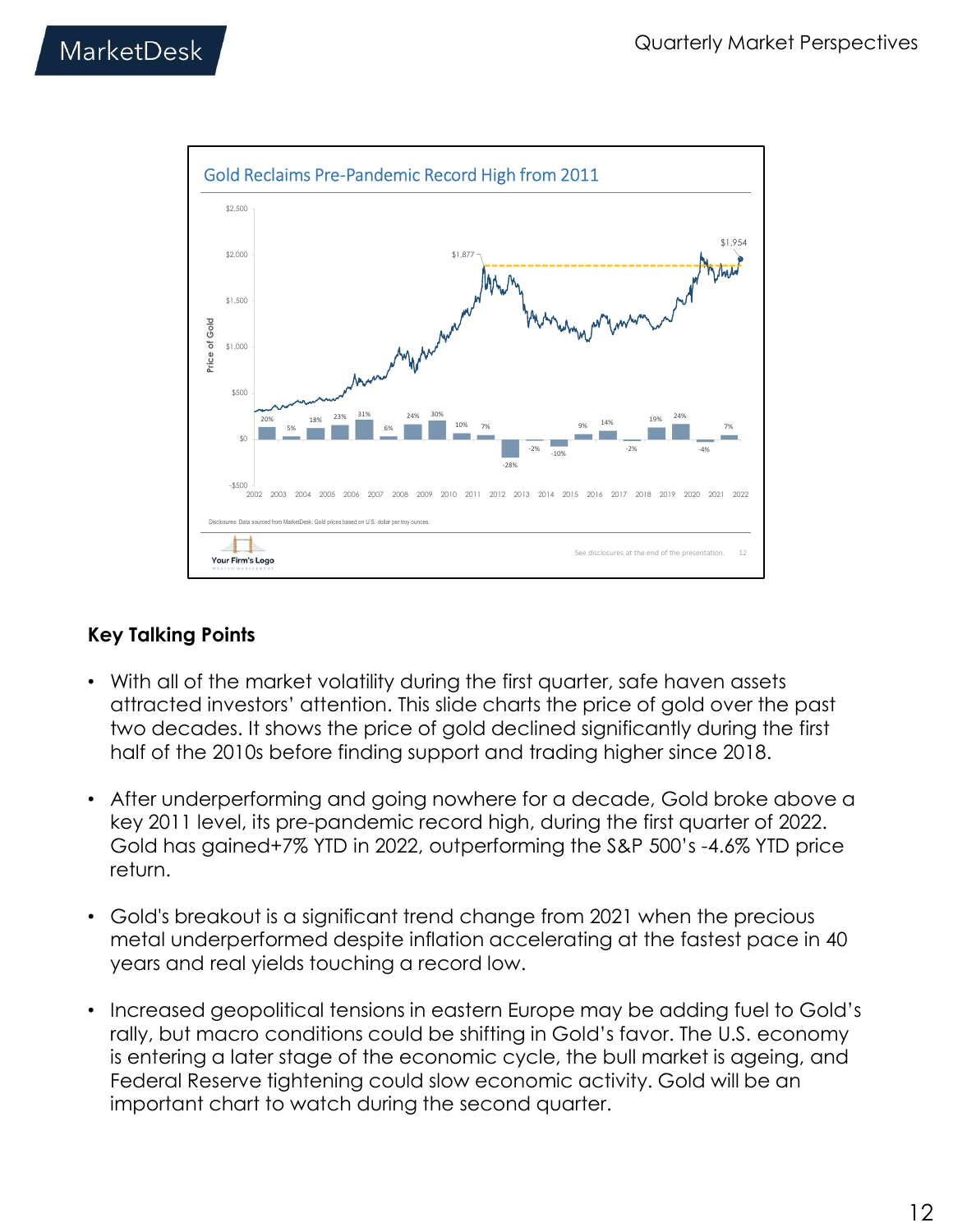

## Closing Thoughts

• Thank you everyone for joining us today as we hope this webinar has been insightful into the market themes our team is following as we work hard to manage your family's wealth alongside ours.

#### Open your webinar to questions … OR End it with a call-to-action like below …

- For our current clients, you can always get in touch with the team by contacting \_\_\_\_\_\_ and we look forward to seeing you soon.
- For prospective clients that tuned in today, thank you for joining us. Please feel free to schedule time directly on our calendar to discuss your financial planning needs. We would love the opportunity to earn your business.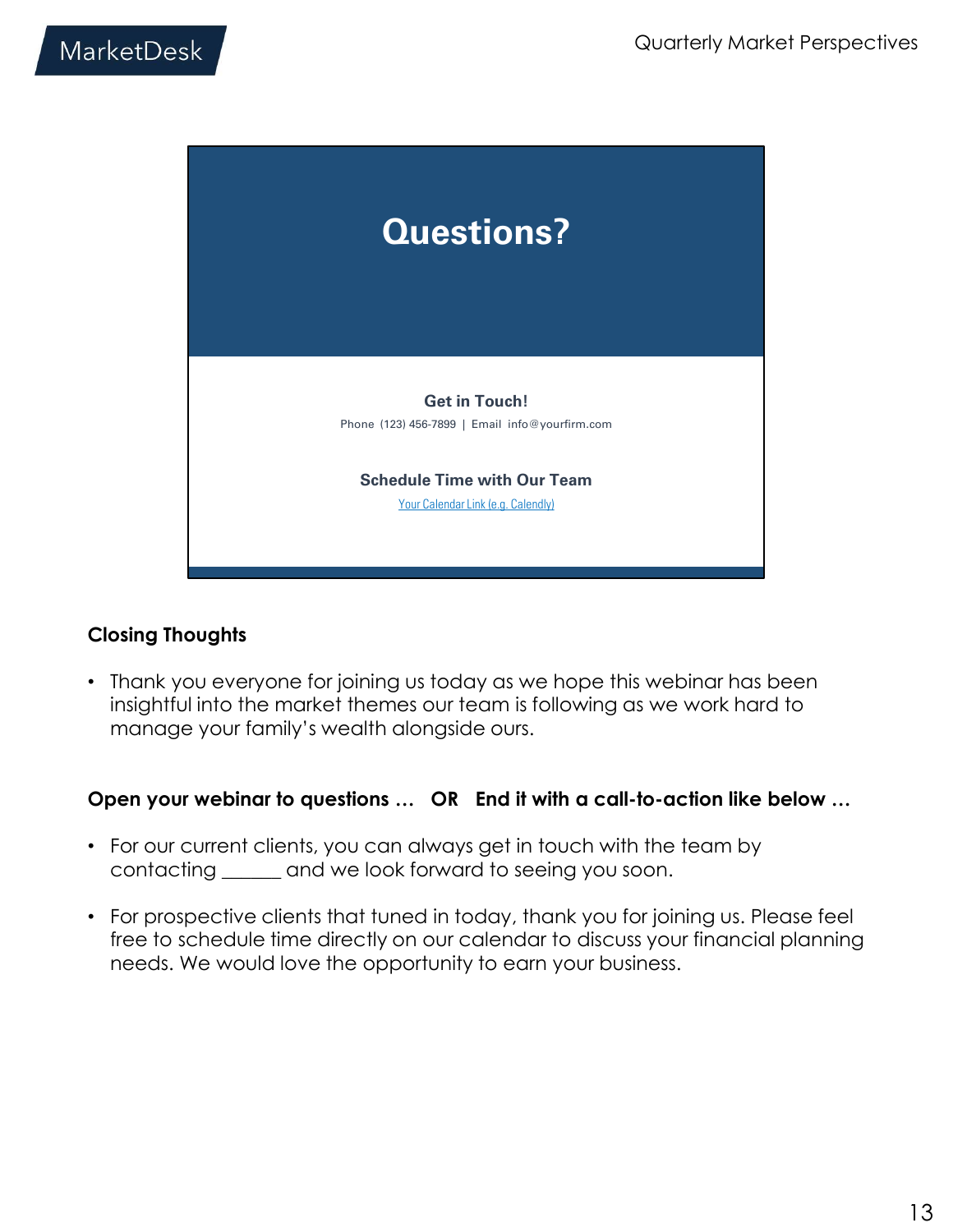#### **Definitions**

2Y / 10Y / 30-Year Treasury Bonds: Treasuries are debt obligations issued and backed by the full faith and credit of the U.S. government CBOE Market Volatility Index (VIX): Measures the market's expectations of future volatility and is based on S&P 500 options activity Quarterly Market Perspectives<br>
2011 - Control and the control and the control of the control and the control of the control of the control of the control of the control of the control of the control of the control of the Inflation: A general rise in price level relative to available goods and services. **ISM Purchasing Managers Index (PMI):** The ISM manufacturing index, also known as the purchasing managers' index (PMI), is a monthly indicator of U.S. economic<br>activity based on a survey of purchasing managers at more than Price Return: The rate of return on an investment portfolio, where the return measure takes into account only the capital appreciation of the portfolio, not including income generated in the form of interest or dividends. Quarterly Market Perspectives<br>
Definitions<br>
Definitions<br>
With the membership in the set of the set of the set of the set of the set of the set of the set of the set of the set of the set of the set of the set of the set o Total Return: Return on a portfolio of investments including capital appreciation and income received on the portfolio U.S. Labor Participation Rate: The percentage of the population that is either working or actively looking for work<br>U.S. Total Payrolls: A measure of the number of U.S. workers in the economy that excludes proprietors, pri employees, and the unincorporated self-employed. This measure accounts for approximately 80 percent of the workers who contribute to Gross Domestic Product<br>(GDP). Unemployment Rate: A lagging economic indicator which is calculated as the percent of the labor force that is jobless. Value Stocks: Stocks that are inexpensive relative to the broad market based on measures of fundamental value (e.g., price to earnings or price to book).



See disclosures at the end of the presentation. 14